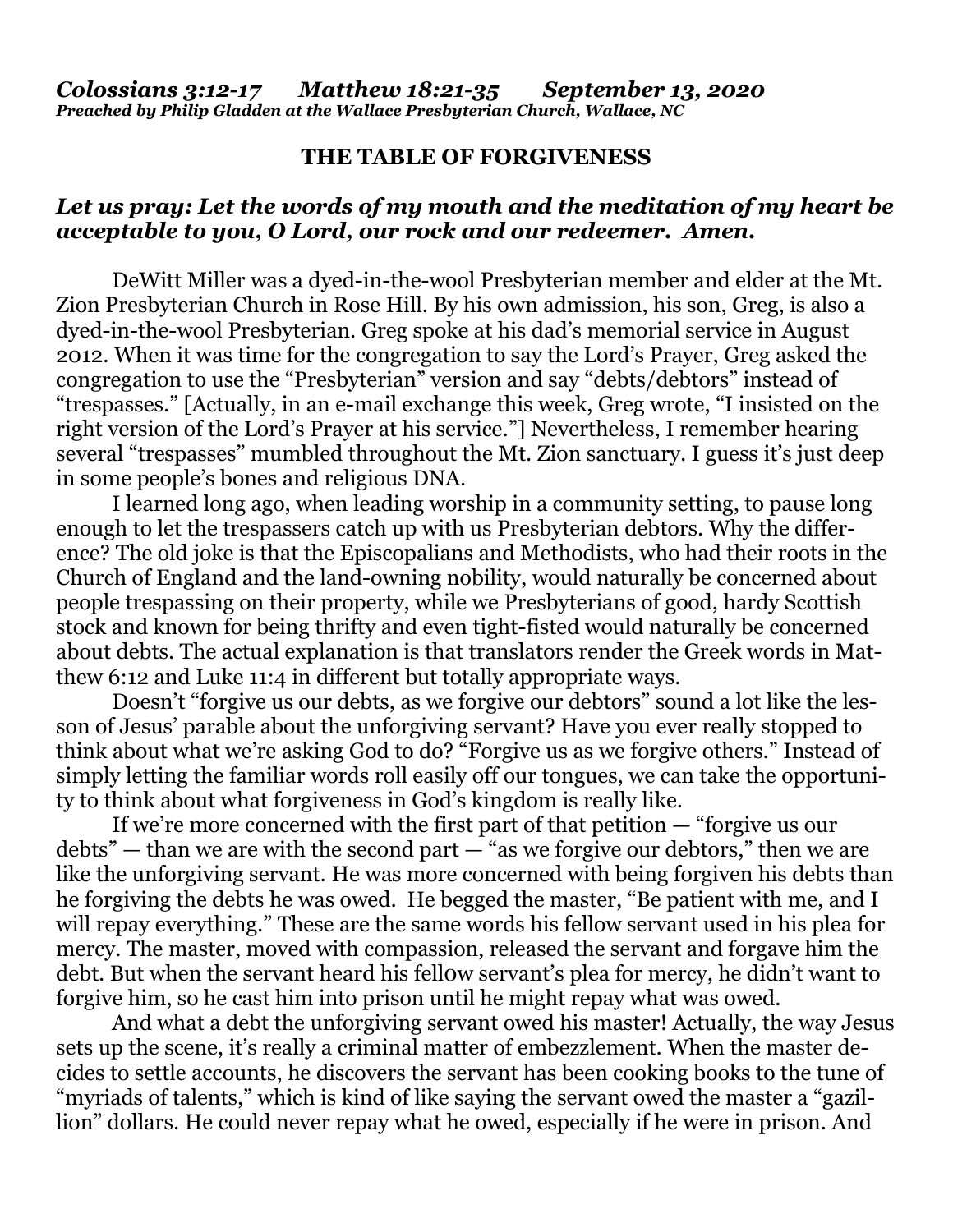yet, after having the slate wiped clean, he wasn't willing to forgive his fellow servant a debt of 100 days of wages. That's not an amount to sneeze at, but he could have worked out some kind of payment plan . . . or maybe, just maybe, treated his fellow servant the same way his master had treated him. But the unforgiving servant seemed to have forgotten the second half of that petition in the Lord's Prayer . . . "as we forgive our debtors."

That was Peter's problem. "Lord, if another member of the church sins against me, how often should I forgive? As many as seven times?" Peter took the three times of forgiving required in Jewish law, doubled it, and added one for good measure. Surely that was more than enough! But, as is so typical, Jesus turns things upside down. "Not seven times, but I tell you, seventy-seven times." Maybe you learned that story with Jesus saying "70 x 7 times." Either way, that's a lot of times to forgive someone. It's akin to "thousands of talents" in the parable Jesus tells Peter and the other disciples.

No matter whether it's 7 times, 77 times, or 490 times, there's always the 8th time, the 78th time, or, if you can hold out that long, the 491st time. Then watch out, all bets are off! Even if you somehow manage to forgive someone 7 times, 77 times, or 490 times, if you're keeping track and waiting for your opportunity for revenge, you miss the point. Remember when Peter made "the confession" of faith in Jesus as the Christ, the Son of the living God, only to turn around and rebuke Jesus when he talked about suffering and dying? Jesus said to Peter, "Get behind me, Satan! You are setting your mind not on divine things but on human things." (Matthew 16:23) Well, Peter's doing the same thing here. As someone has said, Peter is thinking quantitatively, but Jesus is talking qualitatively. Life in God's kingdom is different . . .

This cartoon showed up in my emails this week. It's a good illustration of the shortcomings of thinking "quantitatively" rather than "qualitatively" when it comes to forgiving someone who has wronged us.



Once you click the "Forgive" button the 78th time (or the 491st time), the person who sinned against you is automatically removed from your list and you don't even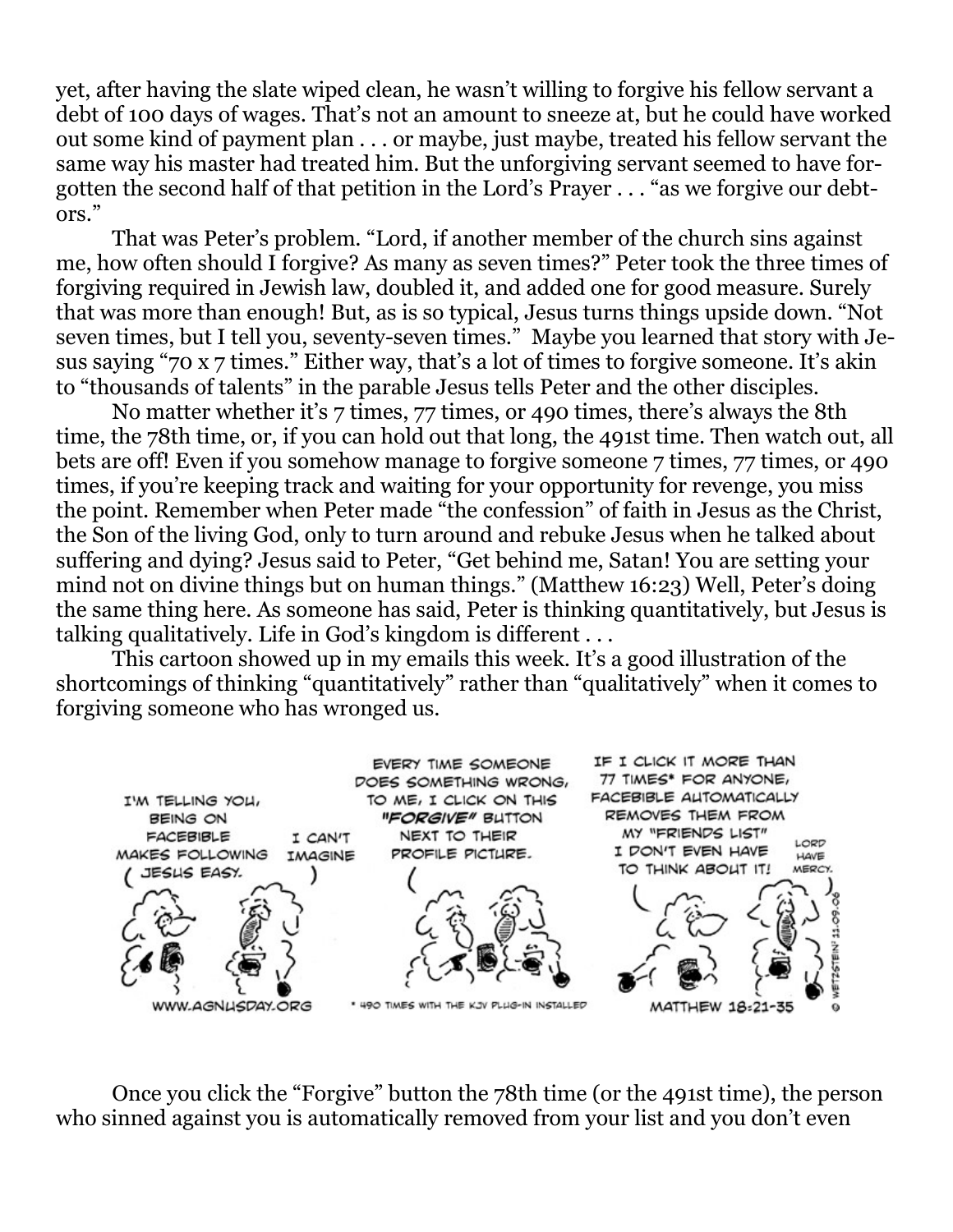have to think about it. (I love the other sheep's reaction — "Lord, have mercy.") Once again, that's not the kind of forgiveness Jesus is teaching in the parable. The point is not to forget about the other person. Rather, the challenge is, what are we going to do with the unbelievable forgiveness we have received from God through Jesus Christ? Today's epistle lesson reminds us, "if anyone has a complaint against another, forgive each other; just as the Lord has forgiven you, so you also must forgive." (Colossians 3:13)

There's also the danger of hearing this parable as if Jesus is telling us, "Just forgive and forget." In other words, the burden is on you as the wronged party to do the heavy lifting. But that interpretation doesn't take seriously the complicated and harmful effects of some situations. That's probably why this story about forgiving your fellow church member is preceded by some early rules of church discipline. Forgiveness requires working it out, holding people accountable, and moving toward reconciliation.

It's hard work. It will cost us something. It has to be done. But, it can be done. And when that forgiveness and reconciliation happen, it's remarkable enough to make the news (sort of like being forgiven a debt of a gazillion dollars!).

When Nelson Mandela walked out of prison in South Africa after twenty-seven years of captivity, he had a choice to make. He later said, "As I walked out the door toward the gate that would lead to my freedom, I knew that if I didn't leave my bitterness and hatred behind, I'd still be in prison." But he also said this in a 1995 speech, "Reconciliation does not mean forgetting or trying to bury the pain of conflict, but that reconciliation means working together to correct the legacy of past injustice."

During the first week of October 2006, Charlie Roberts' parents held a private funeral for him. A few days earlier, he had barricaded himself in a one-room Amish schoolhouse, wounded 5 children, killed 5 others, then turned the gun on himself. At the graveside, his parents were amazed when about forty members of the Amish community — including some parents of the child victims — surrounded them and hugged them and their widowed daughter-in-law and her three children. The Amish community also donated money to help the young mother with her children. Did their actions erase their pain or treat the tragedy lightly? Not at all. But, as a community counselor observed, the community's forgiving behavior helped them with their own healing.<sup>1</sup>

Forty-eight hours after Dylann Roof shot and killed nine members of the Mother Emanuel AME Church in Charleston as they studied God's Word, some family members appeared in court for his bail hearing and publicly forgave him. Did their actions that day ignore the tragedy and the pain they were feeling, or exonerate Dylann Roof of his actions? Not at all. One of the family members who spoke that day was Chris Singleton, whose mother was murdered. He said, "The narrative of forgiveness is submitting and it means that you're weak, or people would think that. But I've realized that forgiving is so much tougher than holding a grudge. It takes a lot more courage to forgive than it does to say 'I'm going to be upset about whatever forever.'"<sup>2</sup>

Today's sermon title — "The Table of Forgiveness" — comes from our closing hymn, "Help Us Accept Each Other" — "to practice your acceptance until we know by heart the table of forgiveness." That might sound like a reference to the Lord's Table,